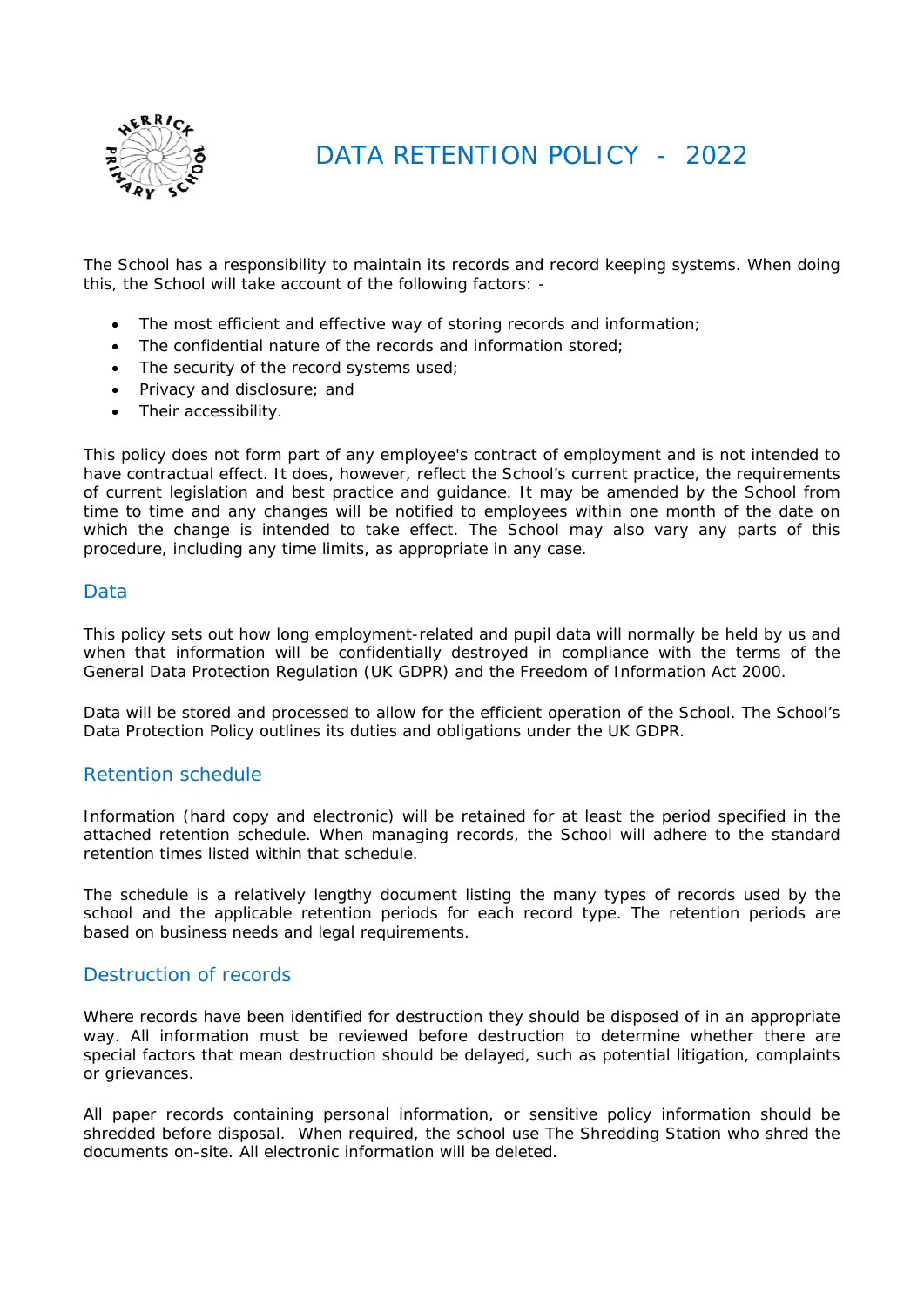# Record keeping of safeguarding

Any allegations made that are found to be malicious must not be part of the personnel records.

For any other allegations made, the School must keep a comprehensive summary of the allegation made, details of how the investigation was looked into and resolved and any decisions reached. This should be kept on the personnel files of the accused.

Any allegations made of sexual abuse should be preserved by the School for the term of an inquiry by the Independent Inquiry into Child Sexual Abuse. All other records (for example, the personnel file of the accused) should be retained until the accused has reached normal pension age or for a period of 10 years from the date of the allegation if that is longer. Guidance from the Independent Inquiry Child Sexual Abuse states that prolonged retention of personal data at the request of an Inquiry would not contravene data protection regulation provided the information is restricted to that necessary to fulfil potential legal duties that a School may have in relation to an Inquiry.

Whilst the Independent Inquiry into Child Sexual Abuse is ongoing, it is an offence to destroy any records relating to it. At the conclusion of the Inquiry, it is likely that an indication regarding the appropriate retention periods of the records will be made.

#### Archiving

Where records have been identified as being worthy of preservation over the longer term, arrangements should be made to transfer the records to the archives. The school follow the LCC Retention Schedule with regard to archiving records. The archiving of information not listed, is decided by the school Governing Body.

#### Transferring information to other media

Where lengthy retention periods have been allocated to records, members of staff may wish to consider converting paper records to other media such as digital media or virtual storage centres (such as cloud storage). The lifespan of the media and the ability to migrate data where necessary should always be considered.

#### Transferring information to another school

We retain the Pupil's educational record whilst the child remains at the school. Once a pupil leaves the school, the file should be sent to their next school. The responsibility for retention then shifts onto the next school. We may delay destruction for a further period where there are special factors such as potential litigation.

Management at all levels are responsible for ensuring those reporting to them are made aware of and understand this Policy.

## Responsibility and monitoring

The Headteacher has primary and day-to-day responsibility for implementing this Policy. The Data Protection Officer, in conjunction with the School is responsible for monitoring its use and effectiveness and dealing with any queries on its interpretation. The Data Protection Officer will consider the suitability and adequacy of this policy and report improvements directly to management.

Internal control systems and procedures will be subject to regular audits to provide assurance that they are effective in creating, maintaining and removing records.

Management at all levels are responsible for ensuring those reporting to them are made aware of and understand this Policy and are given adequate and regular training on it.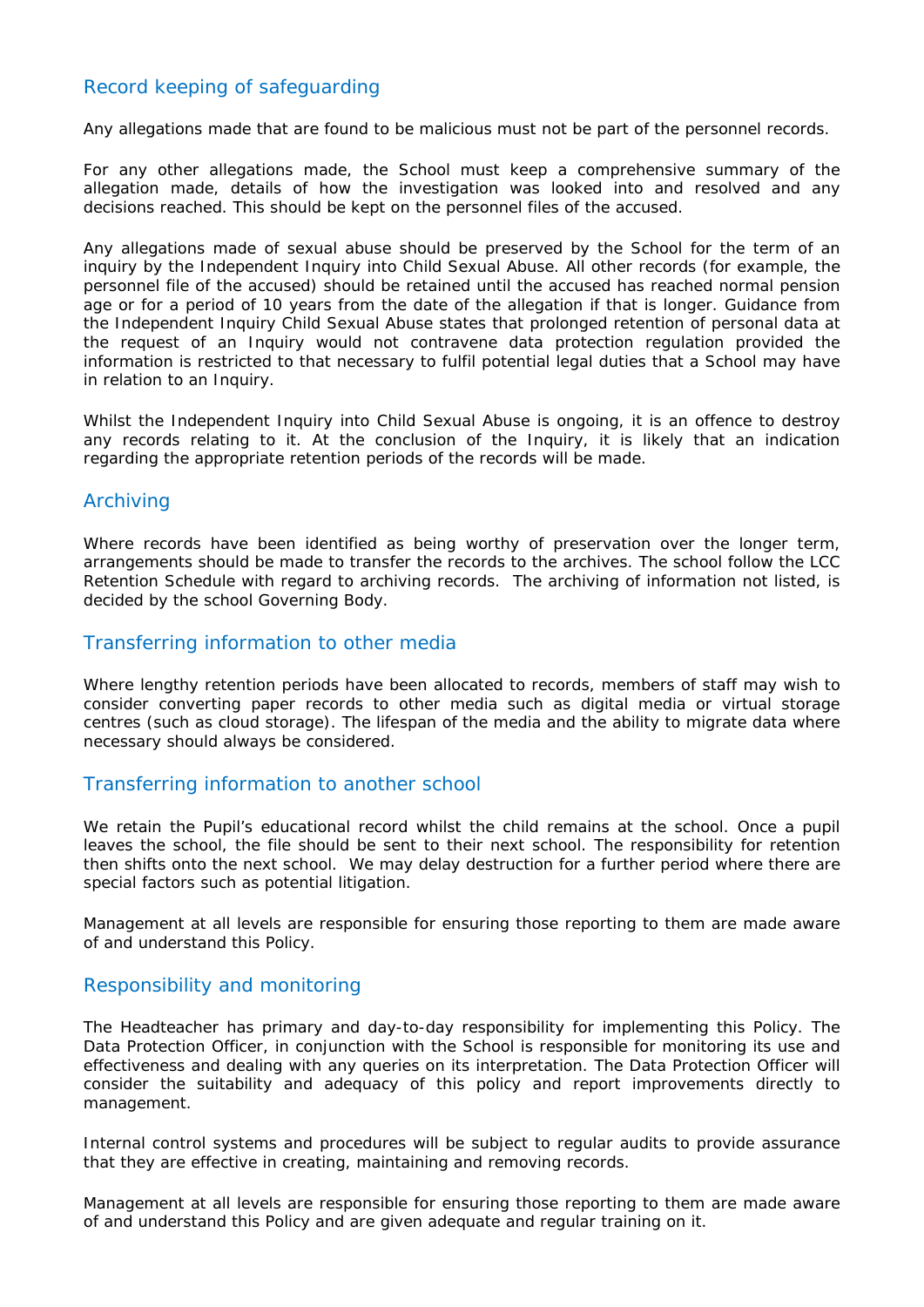# Emails

Emails accounts are not a case management tool in itself. Generally emails may need to fall under different retention periods (for example, an email regarding a health and safety report will be subject to a different time frame to an email which forms part of a pupil record). It is important to note that the retention period will depend on the content of the email and it is important that staff file those emails in the relevant areas to avoid the data becoming lost.

#### Pupil records

All maintained schools, are under a duty to maintain a pupil record for each pupil, including Early Years. If a child changes schools, the responsibility for maintaining the pupil record moves to the next school.

Records for Early Yeartsd Pupils are kept in the same way as Y1 – Y6 children.

We retain the file for a year following transfer in case any issues arise as a result of the transfer.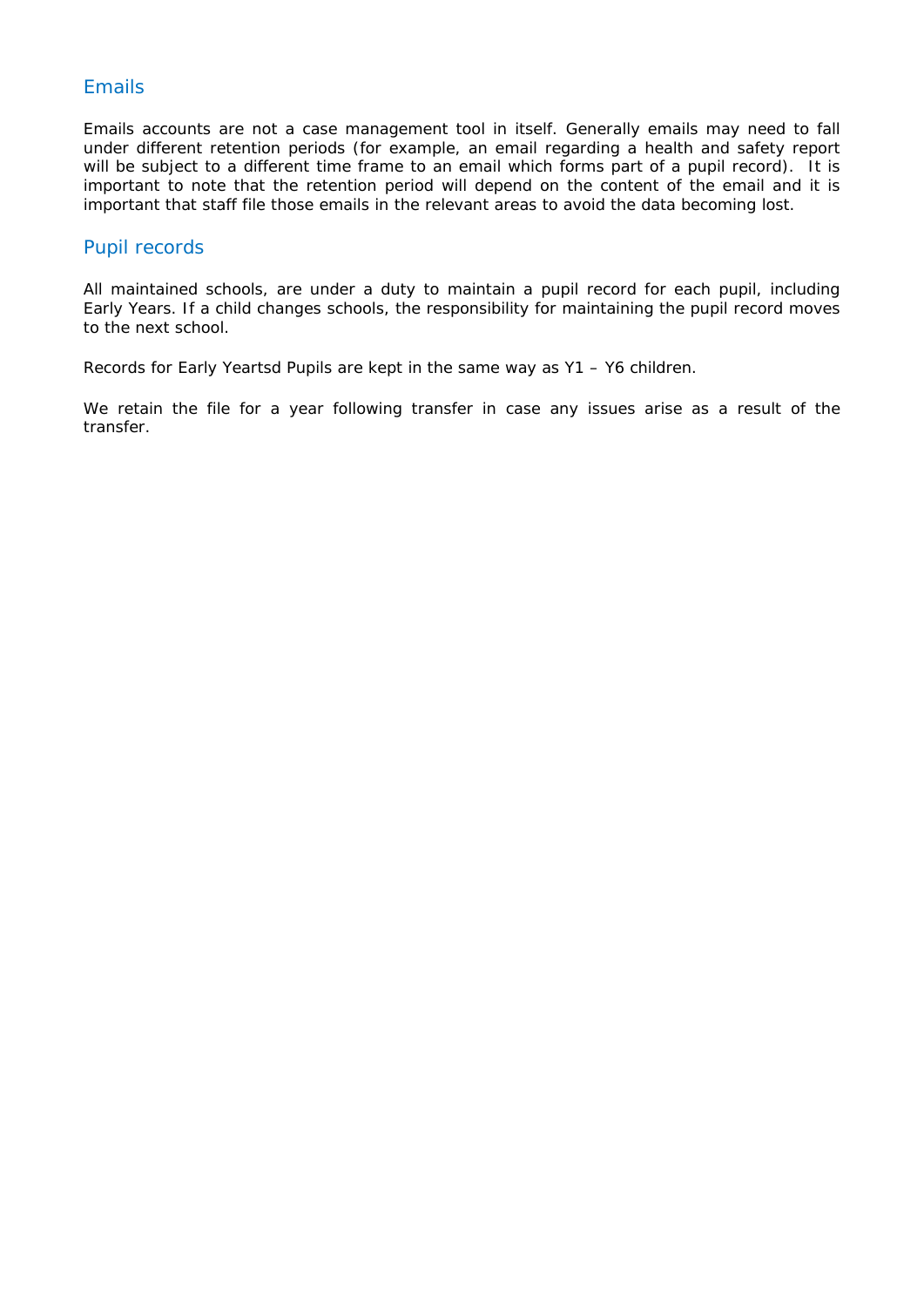# Retention schedule

| <b>FILE DESCRIPTION</b>                                                                                            | <b>RETENTION PERIOD</b>                                                                                                                                                                                                                                 |
|--------------------------------------------------------------------------------------------------------------------|---------------------------------------------------------------------------------------------------------------------------------------------------------------------------------------------------------------------------------------------------------|
| <b>Employment Records</b>                                                                                          |                                                                                                                                                                                                                                                         |
| applications<br>interview<br>Job<br>and<br>records<br>οf<br>unsuccessful candidates                                | Six months after notifying unsuccessful candidates.                                                                                                                                                                                                     |
| interview<br>records<br>Job<br>applications and<br>of<br>successful candidates                                     | 6 years after employment ceases                                                                                                                                                                                                                         |
| Written particulars of employment, contracts of<br>employment<br>changes to<br>and<br>terms<br>and<br>conditions   | 6 years after employment ceases                                                                                                                                                                                                                         |
| Right<br>work<br>documentation<br>including<br>to<br>identification documents                                      | 6 years after employment ceases                                                                                                                                                                                                                         |
| Immigration checks                                                                                                 | 2 years after the termination of employment                                                                                                                                                                                                             |
| DBS checks and disclosures of criminal records<br>forms                                                            | As soon as practicable after check been completed<br>and the outcome recorded (whether it is satisfactory<br>or not) unless in exceptional circumstances (eg to<br>allow for resolution of any disputes or complaints) in<br>which case, max. 6 months. |
| Change of personal details notifications                                                                           | No longer than 6 months after receiving this<br>notification                                                                                                                                                                                            |
| Emergency contact details                                                                                          | Destroyed on termination                                                                                                                                                                                                                                |
| Personnel records                                                                                                  | While employment continues and up to 6 years after<br>employment ceases                                                                                                                                                                                 |
| Annual leave records                                                                                               | 6 years after the end of tax year they relate to or<br>possibly longer if leave can be carried over from<br>year to year                                                                                                                                |
| Consents for the processing of personal and<br>sensitive data                                                      | For as long as the data is being processed and up to<br>6 years afterwards                                                                                                                                                                              |
| <b>Working Time Regulations:</b><br>Opt out forms                                                                  |                                                                                                                                                                                                                                                         |
| Records of compliance with WTR                                                                                     | 2 years from the date on which they were<br>entered into<br>2 years after the relevant period                                                                                                                                                           |
| Disciplinary / Training records                                                                                    | 6 years after employment ceases                                                                                                                                                                                                                         |
| Staff training where it relates to safeguarding or<br>other child related training                                 | Date of the training plus 40 years                                                                                                                                                                                                                      |
| Allegations of a child protection nature against a<br>member of staff including where the allegation is<br>founded | 10 years from the date of the allegation or the<br>person's normal retirement age (whichever is<br>longer). This should be kept under review. Malicious<br>allegations should be removed.                                                               |
| <b>Financial and Payroll Records</b>                                                                               |                                                                                                                                                                                                                                                         |
| Pension records                                                                                                    | 12 years                                                                                                                                                                                                                                                |

| Pension records                   | 12 years                                             |
|-----------------------------------|------------------------------------------------------|
| Payroll and wage records          | 6 years after end of tax year they relate to         |
| Maternity/Paternity/Leave records | 3 years after end of tax year they relate to         |
| <b>Statutory Sick Pay</b>         | 3 years after the end of the tax year they relate to |
| Pupil Premium Fund records        | Date pupil leaves the provision plus 6 years         |
|                                   |                                                      |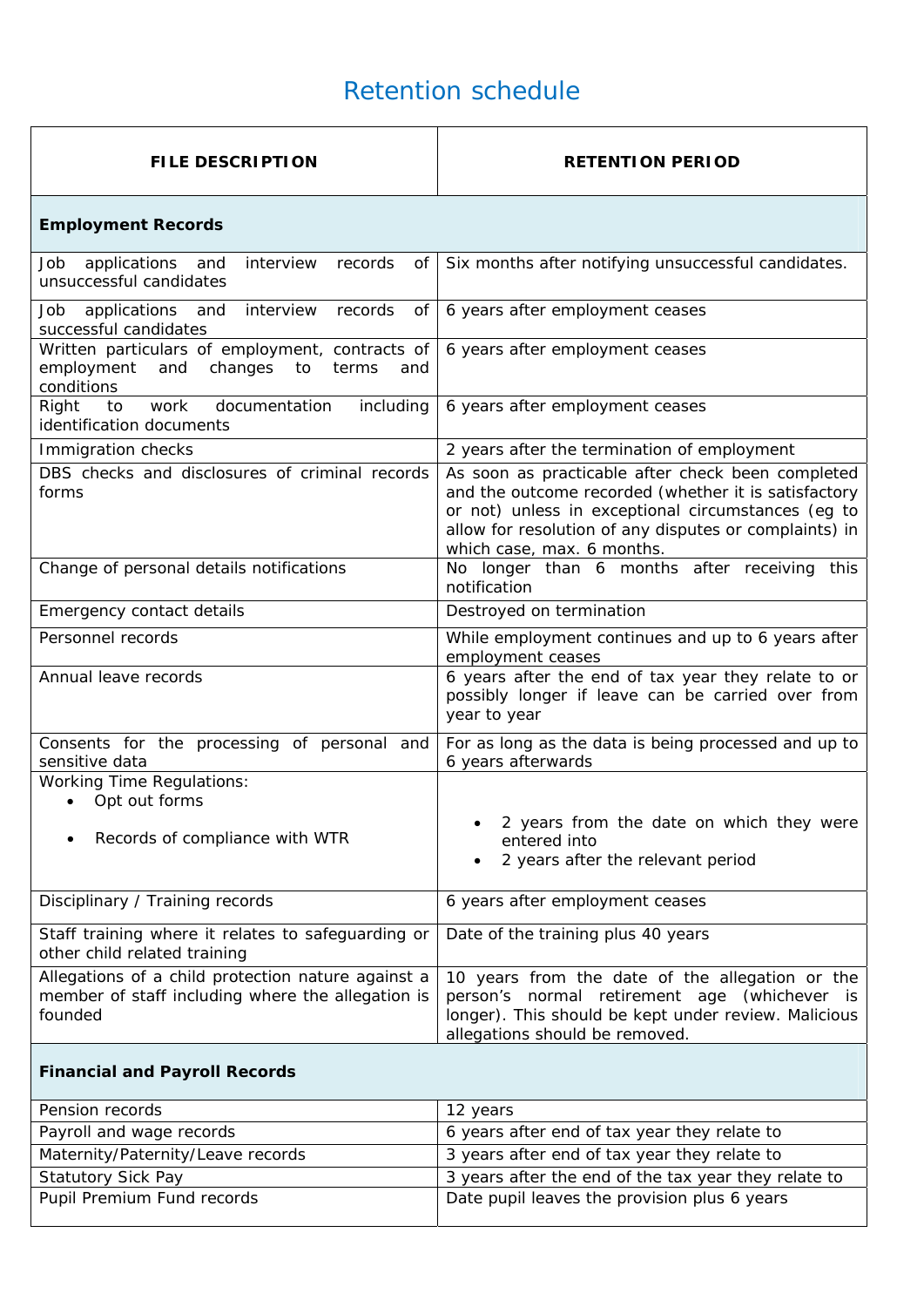| All records relating to the creation and                                       | Life of the budget plus 3 years           |
|--------------------------------------------------------------------------------|-------------------------------------------|
| management of budgets                                                          |                                           |
| Invoices, receipts, order books and                                            | Current financial year plus 6 years       |
| requisitions, delivery notices                                                 |                                           |
| Pupil Premium Fund records                                                     | Date pupil leaves the school plus 6 years |
| Free school meals registers (where the register is   Current year plus 6 years |                                           |
| used as a basis for funding)                                                   |                                           |
| School meal records                                                            | Current year plus 3 years                 |
|                                                                                |                                           |

## **Agreements and Administration Paperwork**

| Collective staff agreements/past agreements that                                                     | Permanently                            |
|------------------------------------------------------------------------------------------------------|----------------------------------------|
| could affect current staff.                                                                          |                                        |
| Trade union agreements                                                                               | 10 years after ceasing to be effective |
| School Development Plans                                                                             | 3 years from the life of the plan      |
| Visitors Book and Signing In Sheets                                                                  | 2 years                                |
| Newsletters / circulars to staff, parents and $\vert$ 1 year (School may decide to archive one copy) |                                        |
| pupils                                                                                               |                                        |
| Records relating to the creation and publication   Current academic year plus 3 years                |                                        |
| of the school prospectus                                                                             |                                        |

## **Health and Safety Records**

| Health and Safety consultations                                                        | Permanently                                         |
|----------------------------------------------------------------------------------------|-----------------------------------------------------|
| Health and Safety Risk Assessments                                                     | Life of the risk assessment plus 3 years            |
| Any records relating to any reportable death,                                          | Date of incident plus 3 years provided that all     |
| injury, disease or dangerous occurrence                                                | records relating to the incident are held on        |
|                                                                                        | personnel file                                      |
| Accident records relating to pupils under 18 at Until the child reaches the age of 21. |                                                     |
| the time of the incident                                                               |                                                     |
| Accident records relating to individuals over 18                                       | Accident book should be retained 3 years after last |
| at the time of the incident                                                            | entry in the book                                   |
| <b>COSHH Records</b>                                                                   | 5 years from the date on which the record was       |
|                                                                                        | made                                                |

# **Temporary and Casual Workers**

| Records relating to hours worked and payments   3 years |  |
|---------------------------------------------------------|--|
| made to workers                                         |  |

# **Governing Body Documents**

| Instruments of government                                                                           | For the life of the School                                                                                                                                                                            |
|-----------------------------------------------------------------------------------------------------|-------------------------------------------------------------------------------------------------------------------------------------------------------------------------------------------------------|
| Meetings schedule                                                                                   | Current year                                                                                                                                                                                          |
| Minutes - Signed copy                                                                               | Generally kept for the life of the organisation                                                                                                                                                       |
| Agendas - principal copy                                                                            | Where possible the agenda should be stored with<br>the principal set of the minutes                                                                                                                   |
| Register of attendance at full governing board<br>meetings                                          | Date of last meeting plus 6 years                                                                                                                                                                     |
| Annual reports required by the DfE.                                                                 | Date of report plus 10 years                                                                                                                                                                          |
| Records relating to complaints made to and<br>investigated by the governing body or head<br>teacher | Major complaints: current year plus 6 years - If<br>negligence involved: current year plus 15 years -<br>If child protection or safeguarding issues are<br>involved then: current year plus 40 years. |
| Records relating to terms of office of serving<br>governors, including evidence of appointment      | Date appointment ceases plus 6 years                                                                                                                                                                  |